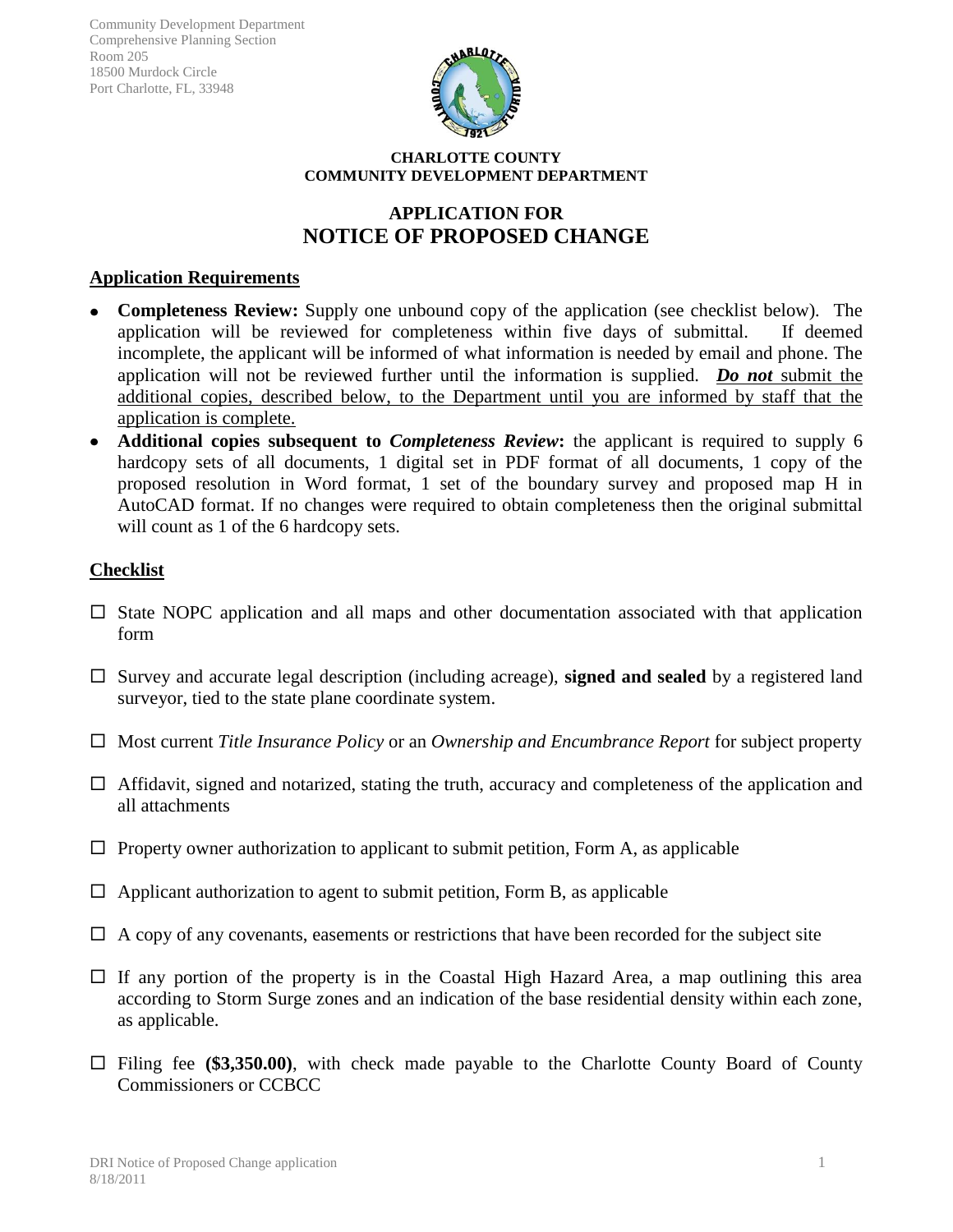## **Scheduling for Public Hearing**

The County recognizes that the NOPC hearing date in front of the Planning and Zoning Board and the Board of County Commissioners is contingent on activities outside the control of the County. This includes the hearing schedule of the Southwest Florida Regional Planning Council Board. However, *it is the applicant's responsibility* for promptly providing any information that needs to be updated, modified, or newly submitted as part of the application; this includes providing a copy of the decision and recommendations from the Southwest Florida Regional Planning Council (SWFRPC) and any changes made due to that decision. **No additional changes may be made to any information in an application subsequent to one week before the hearing packet is due to be compiled for the Planning and Zoning Board members or the NOVUS item deadline for the Board of County Commissioners.** The planner in charge of the NOPC application will be able to inform the applicant of the drop-dead date.

If Department staff is unable to review the information provided and receive input from other departments, as needed, because sufficient time for review was not provided by the applicant, staff may be forced to recommend denial of the project. The applicant is encouraged to contact staff when submitting new information or subsequent to submitting new information so that an estimate of the staff time needed to review the information can be discussed.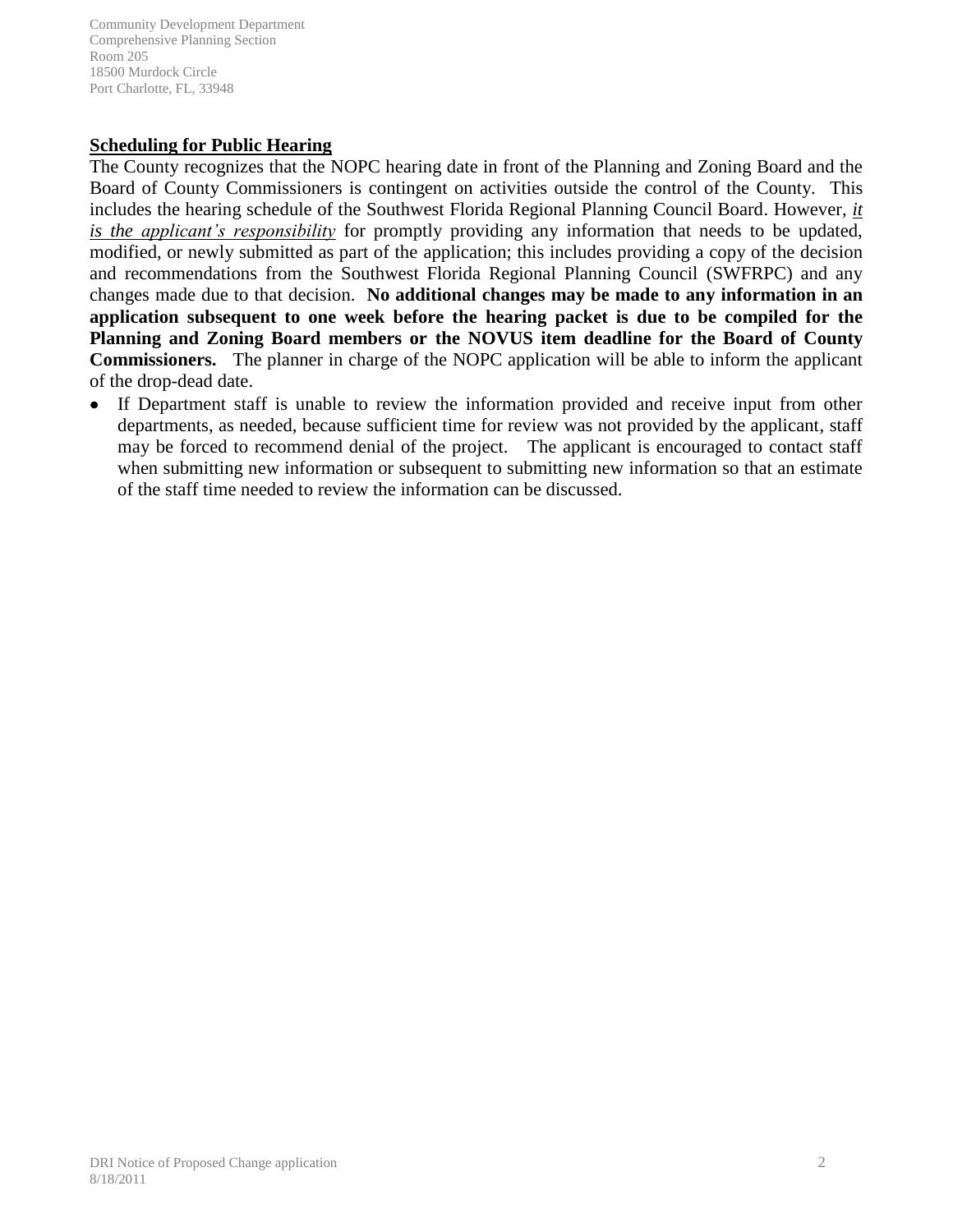

#### **CHARLOTTE COUNTY COMMUNITY DEVELOPMENT DEPARTMENT**

# **APPLICATION for NOTICE OF PROPOSED CHANGES (NOPC)**

| Date Received:  | Time Received:          |
|-----------------|-------------------------|
| Date of Log-in: | Petition #:<br>Accela#: |
| Receipt #:      | <b>Amount Paid:</b>     |

#### **A. Indicate the name of the existing DRI:**

\_\_\_\_\_\_\_\_\_\_\_\_\_\_\_\_\_\_\_\_\_\_\_\_\_\_\_\_\_\_\_\_\_\_\_\_\_\_\_\_\_\_\_\_\_\_\_\_\_\_\_

 *Provide a complete copy of the existing DO, which includes any prior changes, in Word format with use of strikethrough and underline to show the proposed changes.*

## **B. Parties involved in the Application**

| Name of Applicant:           |        |           |  |
|------------------------------|--------|-----------|--|
| <b>Mailing Address:</b>      |        |           |  |
| City:                        | State: | Zip Code: |  |
| Phone Number:<br>Fax Number: |        |           |  |
| Email Address:               |        |           |  |
|                              |        |           |  |
| Name of Agent:               |        |           |  |
| <b>Mailing Address:</b>      |        |           |  |
| City:                        | State: | Zip Code: |  |
| Fax Number:<br>Phone Number: |        |           |  |
| Email Address:               |        |           |  |
|                              |        |           |  |
| Name of Engineer/Surveyor:   |        |           |  |
| <b>Mailing Address:</b>      |        |           |  |
| City:                        | State: | Zip Code: |  |
| Phone Number:<br>Fax Number: |        |           |  |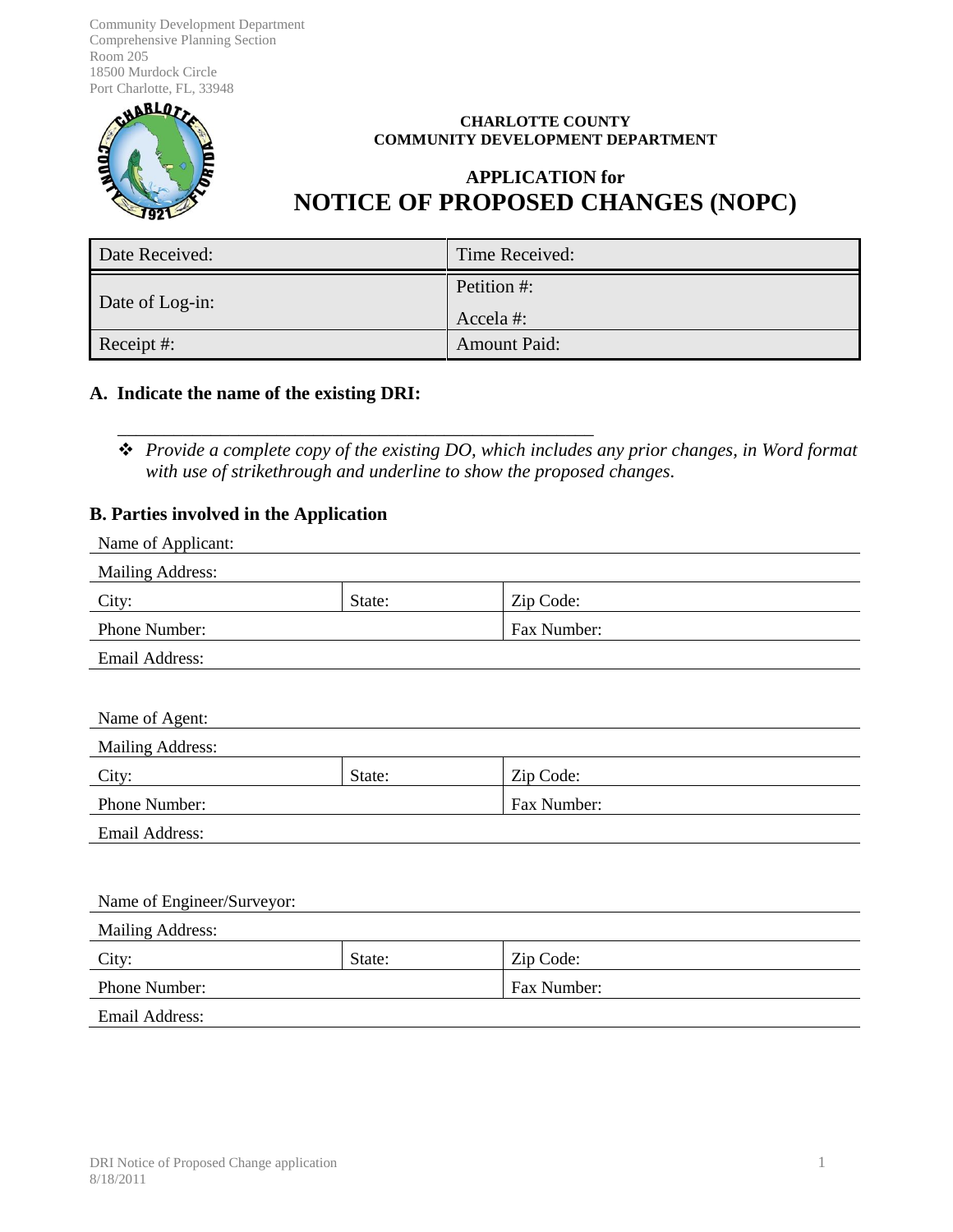#### Name of Property Owner (**if more than one property owner, attach a separate sheet with a list of all owners**):

| <b>Mailing Address:</b> |        |             |
|-------------------------|--------|-------------|
| City:                   | State: | Zip Code:   |
| Phone Number:           |        | Fax Number: |
| Email Address:          |        |             |

## **C. ASSOCIATED APPLICATION(S):**

Please indicate if you intend to separately submit any of the following associated applications:

\_\_\_\_\_\_\_ Future Land Use Map (FLUM) Amendment

\_\_\_\_\_\_\_ Rezoning

Provide a summary of the proposed changes:

## **D. PROPERTY INFORMATION:**

**Attach a separate list that includes the following information for each parcel or lot included within the DRI associated with this NOPC application, grouped by account number**

\_\_\_\_\_\_\_\_\_\_\_\_\_\_\_\_\_\_\_\_\_\_\_\_\_\_\_\_\_\_\_\_\_\_\_\_\_\_\_\_\_\_\_\_\_\_\_\_\_\_\_\_\_\_\_\_\_\_\_\_\_\_\_\_\_\_\_\_\_\_\_\_\_\_\_\_\_\_\_\_\_\_\_\_\_\_\_

\_\_\_\_\_\_\_\_\_\_\_\_\_\_\_\_\_\_\_\_\_\_\_\_\_\_\_\_\_\_\_\_\_\_\_\_\_\_\_\_\_\_\_\_\_\_\_\_\_\_\_\_\_\_\_\_\_\_\_\_\_\_\_\_\_\_\_\_\_\_\_\_\_\_\_\_\_\_\_\_\_\_\_\_\_\_\_

Property Account Number:

| Section:                                      | Township:   | Range:       |
|-----------------------------------------------|-------------|--------------|
| Parcel/Lot #:                                 | Block $#$ : | Subdivision: |
| Total acreage or square feet of the property: |             |              |

DRI Notice of Proposed Change application 1 8/18/2011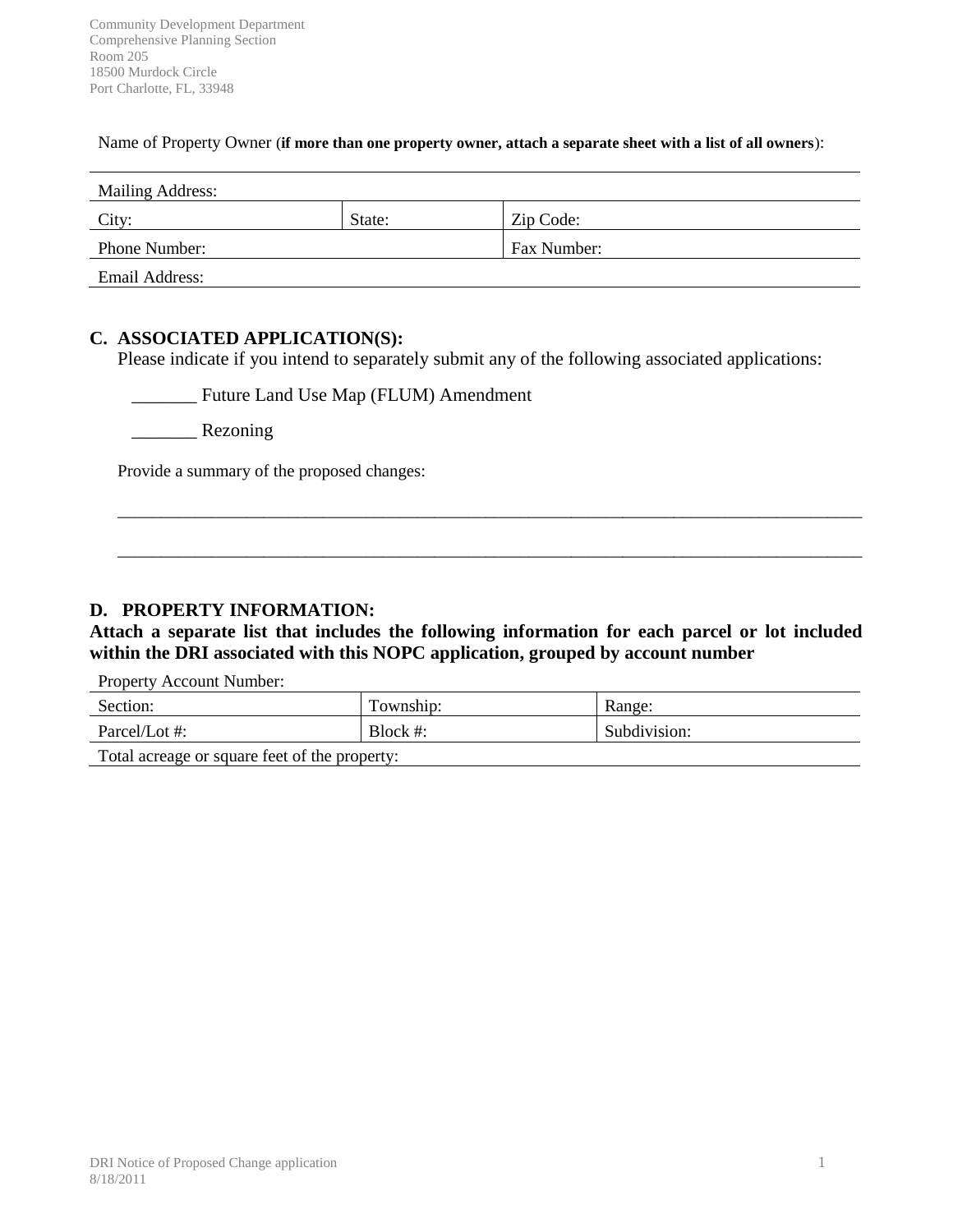## **AFFIDAVIT**

I, the undersigned, being first duly sworn, depose and say that I am the owner or agent of the property described and which is the subject matter of the proposed hearing; that all answers to the questions in this application, and all sketches, data and other supplementary matter attached to and made a part of the application are honest and true to the best of my knowledge and belief. I understand this application must be complete and accurate before the hearing can be advertised, and that if I am not the owner of the property I have attached a notarized authorization from the owner(s) to submit this application. For any changes of ownership or changes in contracts for purchase subsequent to the date of the application, but prior to the date of final public hearing, a supplemental disclosure of interest shall be filed. I acknowledge that all items listed in the application must be submitted concurrent at the time the County accepts the application. I swear that the attached list of adjacent property owners is complete, including all property owners within 200 feet of the subject properties (excluding right-ofways), that it is correct, providing addresses as listed in the County Tax Roll.

STATE OF \_\_\_\_\_\_\_\_\_\_\_\_\_\_\_\_, COUNTY OF \_\_\_\_\_\_\_\_\_\_\_\_\_\_\_\_\_\_\_\_\_

|                                                |  | The foregoing instrument was acknowledged before me, by means of $\Box$ physical presence or $\Box$ online |
|------------------------------------------------|--|------------------------------------------------------------------------------------------------------------|
| notarization, this day of                      |  | who is                                                                                                     |
| personally known to me or who has produced     |  | as identification and                                                                                      |
| who <b>did</b> or <b>did not</b> take an oath. |  |                                                                                                            |

| Notary Public Signature         | Signature of Applicant or Agent         |
|---------------------------------|-----------------------------------------|
|                                 |                                         |
|                                 |                                         |
| <b>Notary Printed Signature</b> | Printed Signature of Applicant or Agent |
|                                 |                                         |
|                                 |                                         |
| <b>Title</b>                    | Address                                 |
|                                 |                                         |
|                                 |                                         |
| <b>Commission Code</b>          | City, State, Zip                        |
|                                 |                                         |
|                                 |                                         |
|                                 | <b>Telephone Number</b>                 |

 $\mathbf{I}$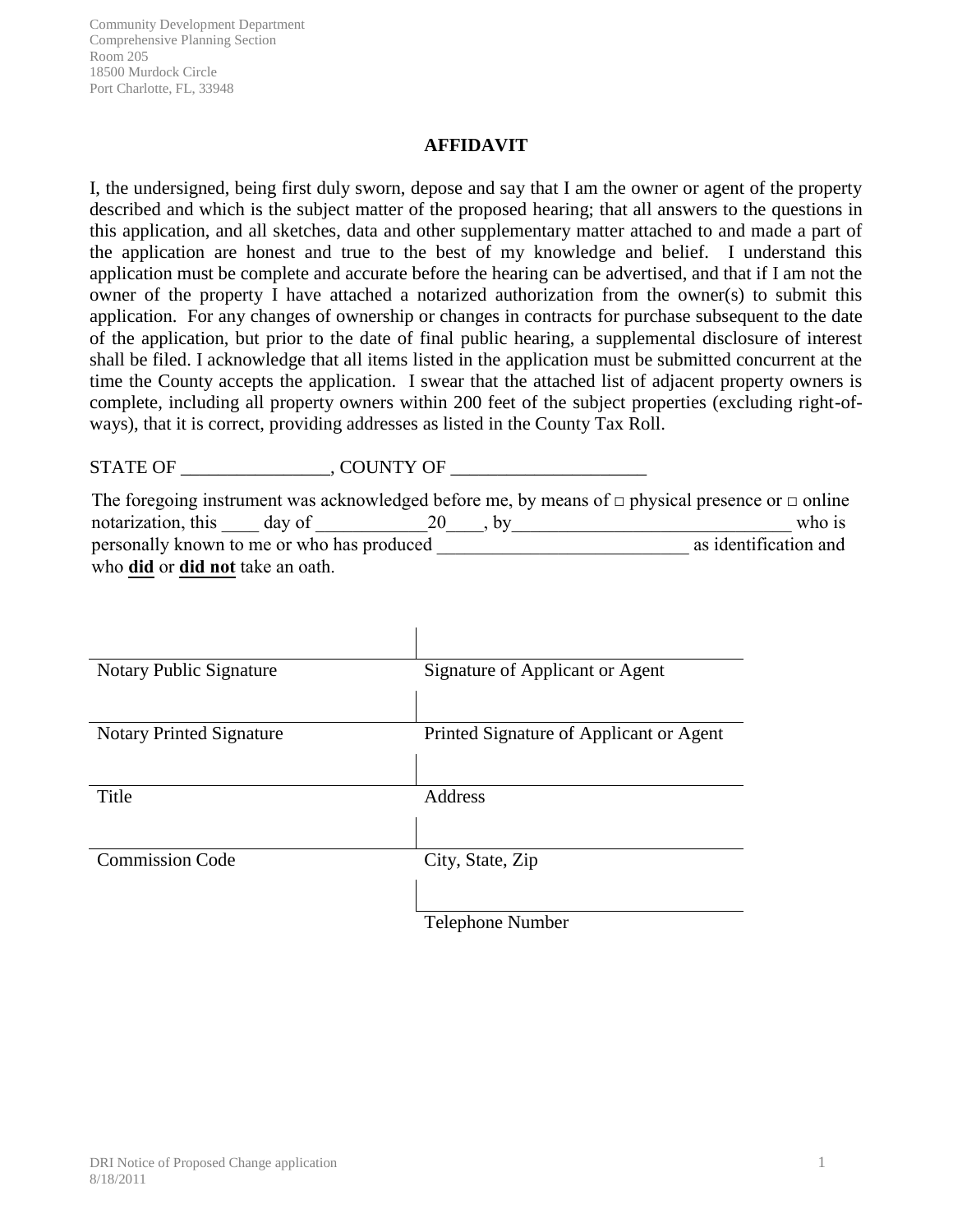## **FORM A. PROPERTY OWNER AUTHORIZATION TO APPLICANT**

I, the undersigned, being first duly sworn, depose and say that I am the owner of the property described and which is the subject matter of the proposed hearing. I give authorization for to be the applicant for this DEVELOPMENT ORDER.

STATE OF \_\_\_\_\_\_\_\_\_\_\_\_\_\_\_\_\_\_\_\_\_, COUNTY OF \_\_\_\_\_\_\_\_\_\_\_\_\_\_\_\_\_\_

|                                                |  |  | The foregoing instrument was acknowledged before me, by means of $\Box$ physical presence or $\Box$ online |
|------------------------------------------------|--|--|------------------------------------------------------------------------------------------------------------|
| notarization, this day of                      |  |  | who is                                                                                                     |
| personally known to me or who has produced     |  |  | as identification and                                                                                      |
| who <b>did</b> or <b>did not</b> take an oath. |  |  |                                                                                                            |

| Notary Public Signature         | Signature of Owner         |
|---------------------------------|----------------------------|
| <b>Notary Printed Signature</b> | Printed Signature of Owner |
| Title                           | Address                    |
| <b>Commission Code</b>          | City, State, Zip           |
|                                 | Telephone Number           |